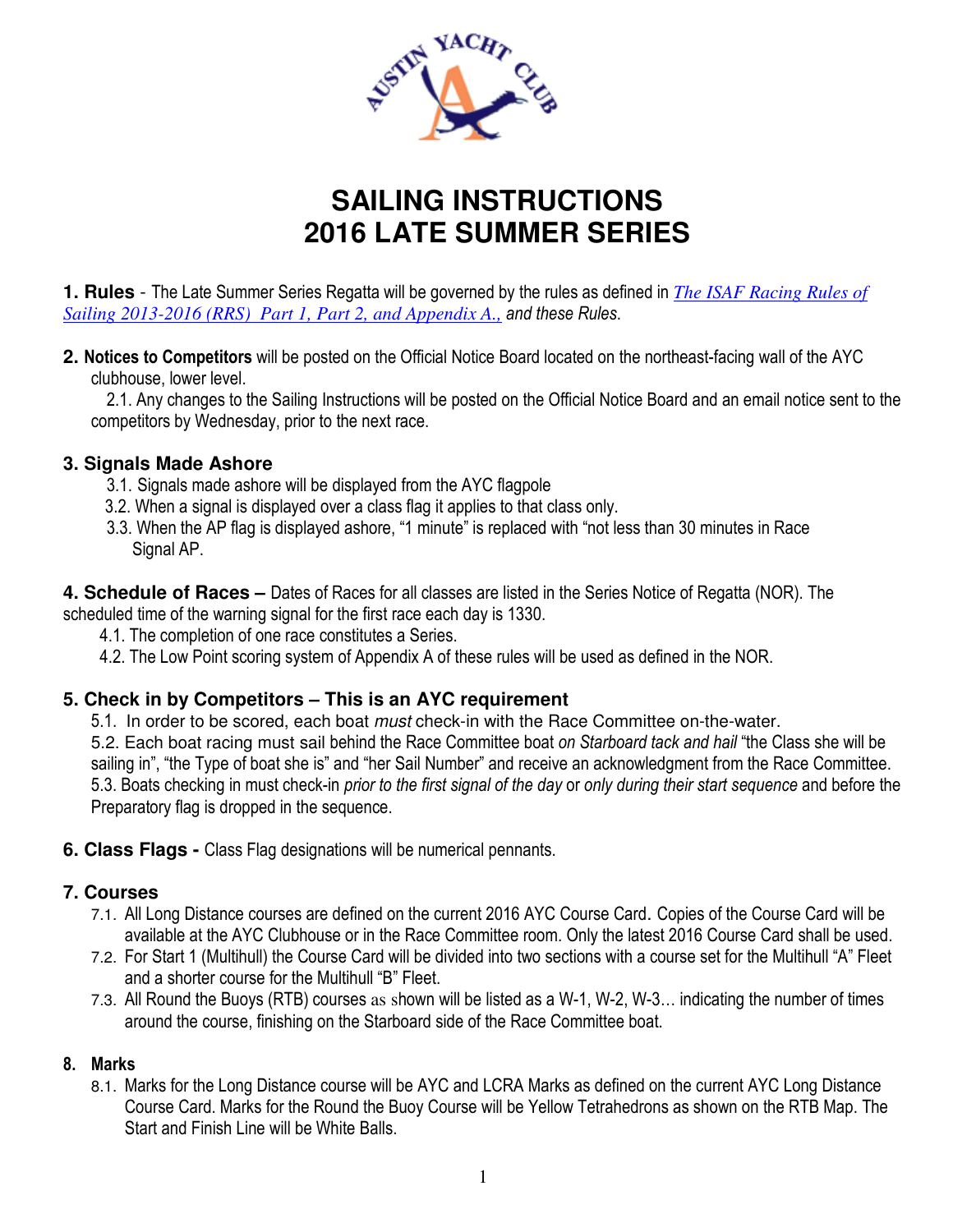# **9. Time Limits**

- 9.1. For Round-the-Buoys (RTB) courses, the time limit for each race will be one and a half (1.5) hours for the first boat to sail the course and finish. A boat failing to finish within 30 minutes after the first boat in her class sails the course and finishes will be scored DNF. This modifies rules 35 and A4.
- 9.2. For Long Distance (LD) courses, the time limit for each race will be three (3) hours for the first boat to sail the course and finish. Boats failing to finish within 60 minutes after the first boat in her class sails the course and finished will be scored DNF**.**

## **10. Obstructions**

- 10.1. The starting area is the area *around* 100 yards of the starting line; within this area, boats whose warning signal has not been made shall keep clear of the line and of all boats whose warning signal has been made.
- 10.2. After the Start, the Finish Line is an obstruction, except when on the last leg of the course. Boats that sail through this obstruction will immediately be scored points equal to DNF.
- 10.3. A boat may correct any errors to comply with this rule, provided she has not finished. This modifies Rule 28.1.
- 10.4. All swim or dive areas are out of bounds.

# **11. The Start**

- 11.1 The Race Committee may alert the first start sequence and second race of the day with a series of short blast (more than 3) at least 1 minute prior to the starting sequence for the first start in that sequence. This modifies RR Appendix "L" 5.2.
- 11.2 The starting line will be between orange line flag on the Race Committee boat and a white buoy on the port end.
- 11.3 The start line for the RTB Race will be a mid-course start/finish line for those races (placing the RC between W & L marks).
- 11.4 The start sequence may be broad cast on the Primary VHF Race Committee Channel 78.
- 11.5 The Starting Signal will be as describe in the Racing Rules of Sailing under Rule 26.

# **12 Recalls**

- 12.1 The RC will attempt to promptly broadcast the sail number of each recalled boat on the primary VHF channel 78. The following shall NOT be grounds for redress:
	- 12.1.1 Failure of a boat to receive the recall broadcast.
	- 12.1.2 Failure of the RC to broadcast recall numbers.
	- 12.1.3 A boat's position in the sequence of broadcast numbers.
	- 12.1.4 A class that has a General Recall will go to the end of the starting sequence for its next start.
- **13 Change of Course** For Long Distance (LD) courses; the Race Committee may not change the direction or length of any leg of the course after the start. This modifies rule 33.

# **14 The Finish**

- 14.1The finish line will be between an orange line flag on the Race Committee boat and a white buoy on the starboard end.
- 14.2 The finish line for a Long Distance Course will be an orange line flag on the Starboard side of the Race Committee Boat and a white ball.
- 14.3 If a Long Distance Course must be shortened, the finish line will be an Orange Flag on the Race Committee boat or designated AYC Chase Boat, posted at a mark to be rounded. The Finish boat will set up at a mark on the side that the boats must round. The flags must be posted prior to the first boat of that class, rounding the mark, with one sound signal, posting an "S" Flag, the Orange Line Flag and a course board for the class being shortened.
- 14.4 Classes not being shortened at that mark will return to the original starting area and finish on the Starboard